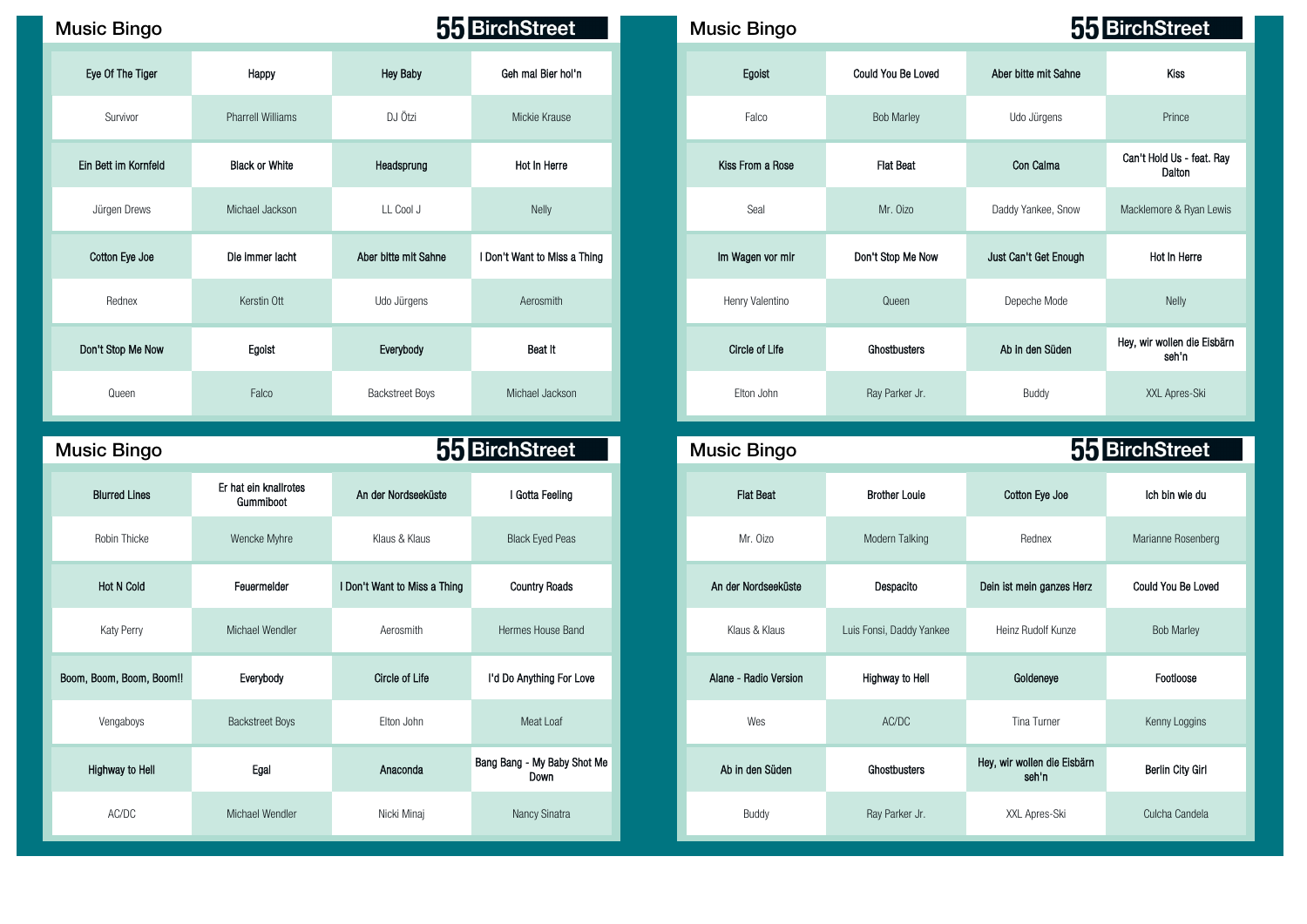| <b>Music Bingo</b>   |                                      |                     | 55 BirchStreet  | <b>Music Bingo</b>                        |                  |                       | 55 BirchStree                        |
|----------------------|--------------------------------------|---------------------|-----------------|-------------------------------------------|------------------|-----------------------|--------------------------------------|
| Around the World     | Aber bitte mit Sahne                 | Egal                | Fox On The Run  | 1000 und 1 Nacht                          | Call Me Maybe    | Born To Be Wild       | Alles wird aus Hack                  |
| Daft Punk            | Udo Jürgens                          | Michael Wendler     | Sweet           | Klaus Lage                                | Carly Rae Jepsen | Steppenwolf           | Ralf "Ralle" Peters<br><b>Norris</b> |
| <b>Brother Louie</b> | Ich bin wie du                       | Cowboy und Indianer | Kernkraft 400   | Feuermelder                               | Fox On The Run   | <b>Country Roads</b>  | Firework                             |
| Modern Talking       | Marianne Rosenberg                   | Olaf Henning        | Zombie Nation   | Michael Wendler                           | Sweet            | Hermes House Band     | Katy Perry                           |
| Don't Cha            | Hey, wir wollen die Eisbärn<br>seh n | Er gehört zu mir    | Cordula Grün    | Helikopter 117 (Mach' den Hub<br>Hub Hub) | Anita            | <b>Circle of Life</b> | Herzbeben                            |
| Pussy Cat Dolls      | XXL Apres-Ski                        | Marianne Rosenberg  | Die Draufgänger | Tobee                                     | Costa Cordalis   | Elton John            | <b>Helene Fisch</b>                  |
| Anita                | Angel                                | Anaconda            | Headsprung      | Don't Cha                                 | Footloose        | Ab in den Süden       | Anaconda                             |
| Costa Cordalis       | Sarah McLachlan                      | Nicki Minaj         | LL Cool J       | Pussy Cat Dolls                           | Kenny Loggins    | Buddy                 | Nicki Mina                           |

Music Bingo **Music Bingo Music Bingo Music Bingo Music Bingo Music Bingo Music Bingo Music Bingo** 

| Ich bin wie du       | Er hat ein knallrotes<br>Gummiboot   | (I've Had) The Time of My Life                                    | Alles wird aus Hack gemacht            | Er gehört zu mir         | Call on Me               | Despacito                |  |
|----------------------|--------------------------------------|-------------------------------------------------------------------|----------------------------------------|--------------------------|--------------------------|--------------------------|--|
| Marianne Rosenberg   | Wencke Myhre                         | From "Dirty Dancing"<br>Soundtrack Bill Medley, Jenniler<br>Wames | Ralf "Ralle" Petersen, Hack<br>Norris  | Marianne Rosenberg       | Eric Prydz               | Luis Fonsi, Daddy Yankee |  |
| Footloose            | Just Can't Get Enough                | Call on Me                                                        | I'm Kissing You                        | Highway to Hell          | I'd Do Anything For Love | Herzbeben                |  |
| Kenny Loggins        | Depeche Mode                         | Eric Prydz                                                        | Des'ree                                | AC/DC                    | Meat Loaf                | Helene Fischer           |  |
| Born To Be Wild      | Hey, wir wollen die Eisbärn<br>seh'n | An der Nordseeküste                                               | Danza Kuduro                           | Happy                    | Kernkraft 400            | <b>Country Roads</b>     |  |
| Steppenwolf          | XXL Apres-Ski                        | Klaus & Klaus                                                     | Don Omar. Lucenzo                      | <b>Pharrell Williams</b> | <b>Zombie Nation</b>     | Hermes House Band        |  |
| <b>Brother Louie</b> | Boom, Boom, Boom, Boom!!             | Ab in den Süden                                                   | Das rote Pferd                         | Alane - Radio Version    | <b>Baby Got Back</b>     | 1000 und 1 Nacht         |  |
| Modern Talking       | Vengaboys                            | Buddy                                                             | Markus Becker, Die Mallorca<br>Cowboys | Wes                      | Sir Mix-A-Lot            | Klaus Lage               |  |

| sic Bingo            |                                      |                     | 55 BirchStreet  | <b>Music Bingo</b>                        |                  |                       | 55 BirchStreet                        |
|----------------------|--------------------------------------|---------------------|-----------------|-------------------------------------------|------------------|-----------------------|---------------------------------------|
| Around the World     | Aber bitte mit Sahne                 | Egal                | Fox On The Run  | 1000 und 1 Nacht                          | Call Me Maybe    | Born To Be Wild       | Alles wird aus Hack gemacht           |
| Daft Punk            | Udo Jürgens                          | Michael Wendler     | Sweet           | Klaus Lage                                | Carly Rae Jepsen | Steppenwolf           | Ralf "Ralle" Petersen, Hack<br>Norris |
| <b>Brother Louie</b> | Ich bin wie du                       | Cowboy und Indianer | Kernkraft 400   | Feuermelder                               | Fox On The Run   | <b>Country Roads</b>  | Firework                              |
| Modern Talking       | Marianne Rosenberg                   | Olaf Henning        | Zombie Nation   | Michael Wendler                           | Sweet            | Hermes House Band     | Katy Perry                            |
| Don't Cha            | Hey, wir wollen die Eisbärn<br>seh n | Er gehört zu mir    | Cordula Grün    | Helikopter 117 (Mach' den Hub<br>Hub Hub) | Anita            | <b>Circle of Life</b> | Herzbeben                             |
| Pussy Cat Dolls      | XXL Apres-Ski                        | Marianne Rosenberg  | Die Draufgänger | Tobee                                     | Costa Cordalis   | Elton John            | Helene Fischer                        |
| Anita                | Angel                                | Anaconda            | Headsprung      | Don't Cha                                 | Footloose        | Ab in den Süden       | Anaconda                              |
| Costa Cordalis       | Sarah McLachlan                      | Nicki Minaj         | LL Cool J       | Pussy Cat Dolls                           | Kenny Loggins    | Buddy                 | Nicki Minaj                           |

| <b>Bingo</b>  |                                      |                                                                   | 55 BirchStreet                               | <b>Music Bingo</b>       |                          | 55 BirchStreet           |  |
|---------------|--------------------------------------|-------------------------------------------------------------------|----------------------------------------------|--------------------------|--------------------------|--------------------------|--|
| ו bin wie du  | Er hat ein knallrotes<br>Gummiboot   | (I've Had) The Time of My Life                                    | Alles wird aus Hack gemacht                  | Er gehört zu mir         | Call on Me               | Despacito                |  |
| nne Rosenberg | Wencke Myhre                         | From "Dirty Dancing"<br>Soundtrack Bill Medley, Jenniler<br>Wames | Ralf "Ralle" Petersen, Hack<br><b>Norris</b> | Marianne Rosenberg       | Eric Prydz               | Luis Fonsi, Daddy Yankee |  |
| Footloose     | Just Can't Get Enough                | Call on Me                                                        | I'm Kissing You                              | <b>Highway to Hell</b>   | I'd Do Anything For Love | Herzbeben                |  |
| nny Loggins   | Depeche Mode                         | Eric Prydz                                                        | Des'ree                                      | AC/DC                    | Meat Loaf                | Helene Fischer           |  |
| n To Be Wild  | Hey, wir wollen die Eisbärn<br>seh'n | An der Nordseeküste                                               | Danza Kuduro                                 | Happy                    | Kernkraft 400            | <b>Country Roads</b>     |  |
| teppenwolf    | XXL Apres-Ski                        | Klaus & Klaus                                                     | Don Omar. Lucenzo                            | <b>Pharrell Williams</b> | Zombie Nation            | Hermes House Band        |  |
| other Louie   | Boom, Boom, Boom, Boom!!             | Ab in den Süden                                                   | Das rote Pferd                               | Alane - Radio Version    | <b>Baby Got Back</b>     | 1000 und 1 Nacht         |  |
| dern Talking  | Vengaboys                            | Buddy                                                             | Markus Becker, Die Mallorca<br>Cowboys       | Wes                      | Sir Mix-A-Lot            | Klaus Lage               |  |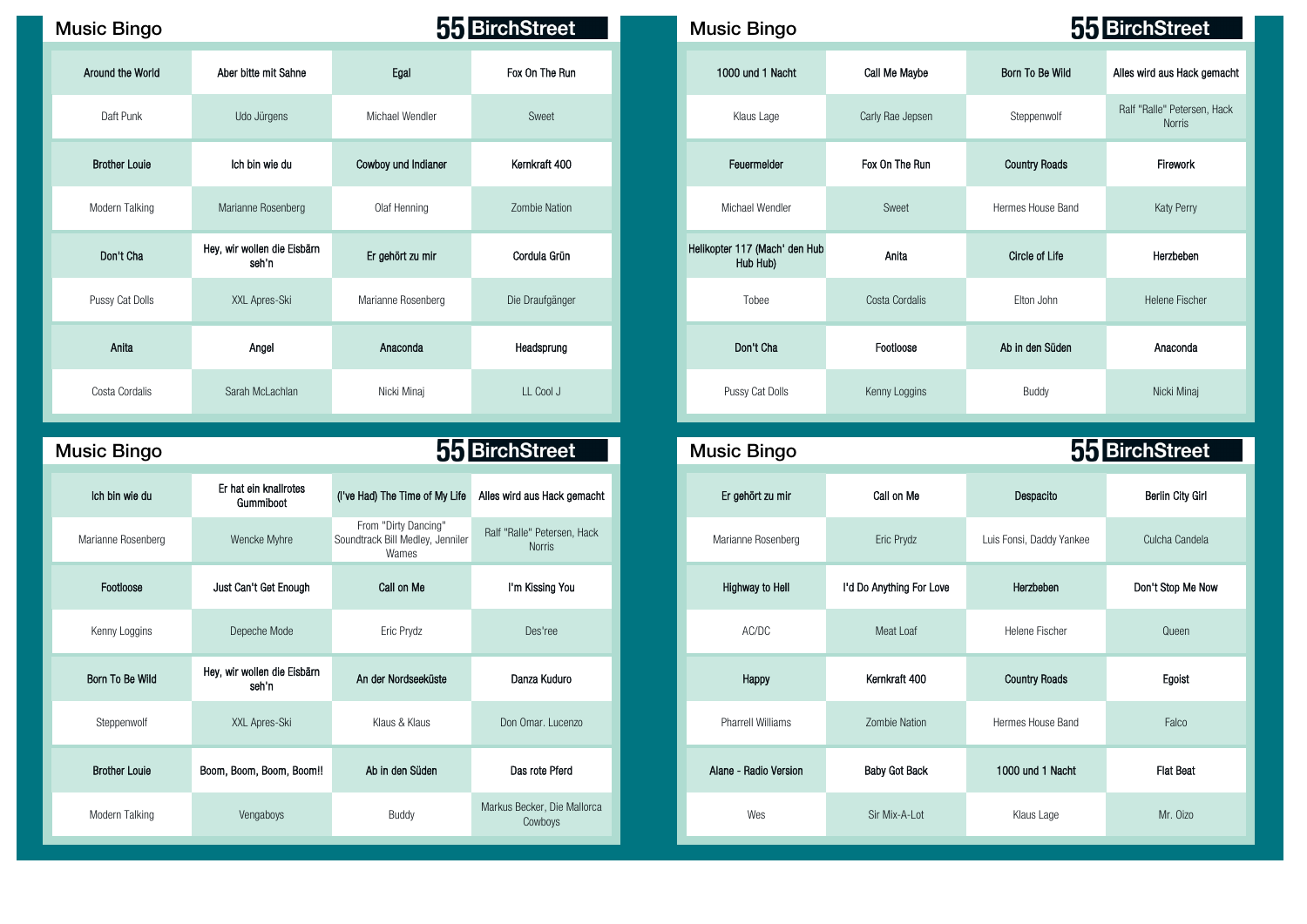| <b>Music Bingo</b>                                 |                  |                                     | 55 BirchStreet        | <b>Music Bingo</b>                         |                          |                                       | 55 BirchStree   |
|----------------------------------------------------|------------------|-------------------------------------|-----------------------|--------------------------------------------|--------------------------|---------------------------------------|-----------------|
| Blue (Oa Ba Oee)                                   | Ice Ice Baby     | Bang Bang - My Baby Shot Me<br>Down | Footloose             | Cotton Eye Joe                             | Daylight in your eyes    | Around the World                      | Die Biene M     |
| OJ Ponte Ice Pop Radio Eiflel 65                   | Vanilla Ice      | Nancy Sinatra                       | Kenny Loggins         | Rednex                                     | No Sweets                | Daft Punk                             | Karel Gott      |
| I Will Always Love You                             | Die Biene Maja   | Berlin City Girl                    | <b>Black or White</b> | Er hat ein knallrotes<br>Gummiboot         | Happy                    | Don't Cha                             | Ghostbuste      |
| Whitney Houston                                    | Karel Gott       | Culcha Candela                      | Michael Jackson       | Wencke Myhre                               | <b>Pharrell Williams</b> | Pussy Cat Dolls                       | Ray Parker      |
| Insomnia                                           | Born To Be Wild  | I Want You Back                     | Alane - Radio Version | Bang Bang - My Baby Shot Me<br><b>Down</b> | Aber bitte mit Sahne     | Call on Me                            | Egal            |
| Faithless, Rollo Armstrong,<br><b>Sister Bliss</b> | Steppenwolf      | The Jackson 5                       | Wes                   | Nancy Sinatra                              | Udo Jürgens              | Eric Prydz                            | Michael Wen     |
| Anita                                              | Im Wagen vor mir | Herzbeben                           | Hot In Herre          | <b>Hot N Cold</b>                          | <b>Black or White</b>    | Alles wird aus Hack gemacht           | Alane - Radio V |
| Costa Cordalis                                     | Henry Valentino  | Helene Fischer                      | <b>Nelly</b>          | Katy Perry                                 | Michael Jackson          | Ralf "Ralle" Petersen, Hack<br>Norris | Wes             |

| <b>Music Bingo</b>   |                      |                              | 55 BirchStreet                               | <b>Music Bingo</b>                                                |                         |                       | 55 BirchStreet        |
|----------------------|----------------------|------------------------------|----------------------------------------------|-------------------------------------------------------------------|-------------------------|-----------------------|-----------------------|
| Hot In Herre         | <b>Country Roads</b> | Call on Me                   | Alles wird aus Hack gemacht                  | Beat It                                                           | In My Mind              | Fox On The Run        | Freunde               |
| Nelly                | Hermes House Band    | Eric Prydz                   | Ralf "Ralle" Petersen, Hack<br><b>Norris</b> | Michael Jackson                                                   | Oynoro, Gigl O'Agostino | Sweet                 | Pur                   |
| Goldeneye            | <b>Hot N Cold</b>    | Freunde                      | Ab in den Süden                              | Egoist                                                            | I Will Always Love You  | <b>Black or White</b> | <b>Brother Louie</b>  |
| Tina Turner          | Katy Perry           | Pur                          | <b>Buddy</b>                                 | Falco                                                             | Whitney Houston         | Michael Jackson       | Modern Talking        |
| Geh mal Bier hol'n   | <b>Hey Baby</b>      | I Don't Want to Miss a Thing | Egoist                                       | Cordula Grün                                                      | Alane - Radio Version   | Aber bitte mit Sahne  | Herzbeben             |
| Mickie Krause        | DJ Ötzi              | Aerosmith                    | Falco                                        | Die Draufgänger                                                   | Wes                     | Udo Jürgens           | <b>Helene Fischer</b> |
| Aber bitte mit Sahne | I'm Kissing You      | Die dal?!                    | Could You Be Loved                           | (I've Had) The Time of My Life                                    | Hot In Herre            | Geh mal Bier hol'n    | Feuermelder           |
| Udo Jürgens          | Des'ree              | Die Fantastischen Vier       | <b>Bob Marley</b>                            | From "Dirty Dancing"<br>Soundtrack Bill Medley, Jenniler<br>Wames | Nelly                   | Mickie Krause         | Michael Wendle        |

| sic Bingo                              |                  | 55 BirchStreet                             |                       |  | <b>Music Bingo</b>                  |                          | 55 BirchStreet                        |                       |  |
|----------------------------------------|------------------|--------------------------------------------|-----------------------|--|-------------------------------------|--------------------------|---------------------------------------|-----------------------|--|
| Blue (Oa Ba Oee)                       | Ice Ice Baby     | Bang Bang - My Baby Shot Me<br><b>Down</b> | Footloose             |  | Cotton Eye Joe                      | Daylight in your eyes    | Around the World                      | Die Biene Maja        |  |
| e Ice Pop Radio Eiflel 65              | Vanilla Ice      | Nancy Sinatra                              | Kenny Loggins         |  | Rednex                              | No Sweets                | Daft Punk                             | Karel Gott            |  |
| ill Always Love You                    | Die Biene Maja   | <b>Berlin City Girl</b>                    | <b>Black or White</b> |  | Er hat ein knallrotes<br>Gummiboot  | Happy                    | Don't Cha                             | Ghostbusters          |  |
| Whitney Houston                        | Karel Gott       | Culcha Candela                             | Michael Jackson       |  | Wencke Myhre                        | <b>Pharrell Williams</b> | Pussy Cat Dolls                       | Ray Parker Jr.        |  |
| Insomnia                               | Born To Be Wild  | I Want You Back                            | Alane - Radio Version |  | Bang Bang - My Baby Shot Me<br>Down | Aber bitte mit Sahne     | Call on Me                            | Egal                  |  |
| less, Rollo Armstrong,<br>Sister Bliss | Steppenwolf      | The Jackson 5                              | Wes                   |  | Nancy Sinatra                       | Udo Jürgens              | Eric Prydz                            | Michael Wendler       |  |
| Anita                                  | Im Wagen vor mir | Herzbeben                                  | Hot In Herre          |  | <b>Hot N Cold</b>                   | <b>Black or White</b>    | Alles wird aus Hack gemacht           | Alane - Radio Version |  |
| Costa Cordalis                         | Henry Valentino  | Helene Fischer                             | Nelly                 |  | Katy Perry                          | Michael Jackson          | Ralf "Ralle" Petersen, Hack<br>Norris | Wes                   |  |

| c Bingo         |                      |                              | 55 BirchStreet                               | <b>Music Bingo</b>                                                |                         |                       | 55 BirchStreet       |
|-----------------|----------------------|------------------------------|----------------------------------------------|-------------------------------------------------------------------|-------------------------|-----------------------|----------------------|
| lot In Herre    | <b>Country Roads</b> | Call on Me                   | Alles wird aus Hack gemacht                  | Beat It                                                           | In My Mind              | Fox On The Run        | Freunde              |
| Nelly           | Hermes House Band    | Eric Prydz                   | Ralf "Ralle" Petersen, Hack<br><b>Norris</b> | Michael Jackson                                                   | Oynoro, Gigl O'Agostlno | Sweet                 | Pur                  |
| Goldeneye       | <b>Hot N Cold</b>    | Freunde                      | Ab in den Süden                              | Egoist                                                            | I Will Always Love You  | <b>Black or White</b> | <b>Brother Louie</b> |
| Tina Turner     | Katy Perry           | Pur                          | Buddy                                        | Falco                                                             | Whitney Houston         | Michael Jackson       | Modern Talking       |
| mal Bier hol'n  | <b>Hey Baby</b>      | I Don't Want to Miss a Thing | Egoist                                       | Cordula Grün                                                      | Alane - Radio Version   | Aber bitte mit Sahne  | Herzbeben            |
| lickie Krause   | DJ Ötzi              | Aerosmith                    | Falco                                        | Die Draufgänger                                                   | Wes                     | Udo Jürgens           | Helene Fischer       |
| bitte mit Sahne | I'm Kissing You      | Die da!?!                    | Could You Be Loved                           | (I've Had) The Time of My Life                                    | Hot In Herre            | Geh mal Bier hol'n    | Feuermelder          |
| Jdo Jürgens     | Des'ree              | Die Fantastischen Vier       | <b>Bob Marley</b>                            | From "Dirty Dancing"<br>Soundtrack Bill Medley, Jenniler<br>Wames | Nelly                   | Mickie Krause         | Michael Wendler      |